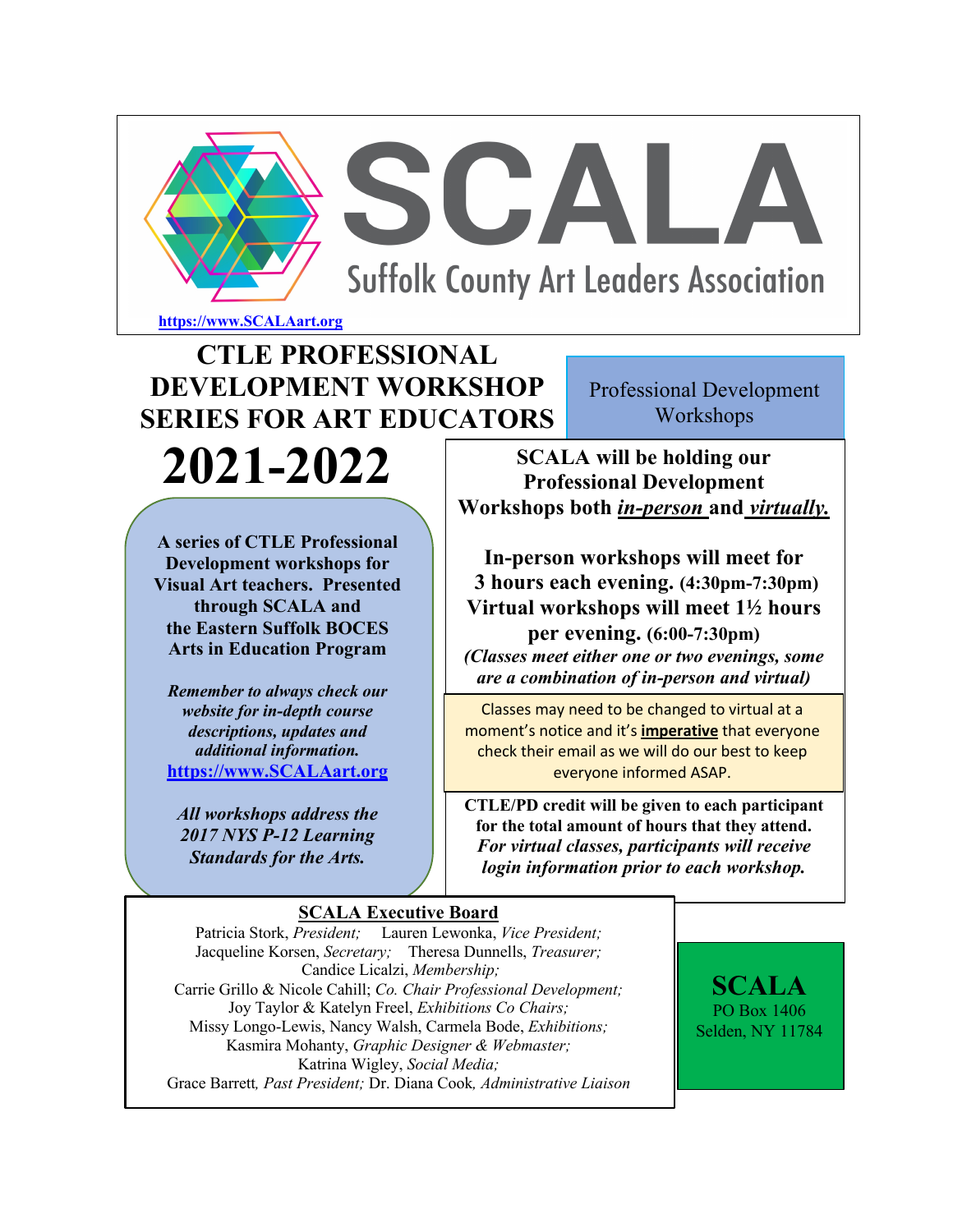#### *Registration for workshops done on-line.* **Visit https://www.SCALAart.org WORKSHOPS CTLE Professional Development Series Meet** '**n Greet** *Location:* **ArtSea Studio 65 Deer Park Ave, Babylon NY 11702 (631)579-6063 \*This event is FREE and open to all art teachers Please register through the website so we have a head count for the evening.** *Date:* **Thursday – Sept. 23, 2021 Time: 6:00-8:00pm Thursday – Sept. 23, 2021**

**Join SCALA for a meet 'n greet Thursday September 23rd from 6-8pm. It will be an evening to meet the instructors and see samples of the projects you will be making for each class. You will have a chance to sign up for classes as well that evening. Light refreshments to be served. Please note there will be no CTLE credit given for this event.**

### **Thursday – Oct. 7 & Oct. 14, 2021**

# **Zines as an Introduction Tool**

*Clinician:* **Karissa LaLima**

*Date:* **Thursday – Oct. 7 & Oct. 14** *Virtual 6-7:30pm (Total 3 hours of CTLE / PD)*

**Zines are a cheap and creative way to share information. I just started to teach Zines during the pandemic, but they are now a staple in my studio curriculum. Minimal materials are required, many elements and principles are covered, and students are constantly engaged! I like to use Zines to introduce myself, my class procedures and to learn about my students' interests!** 

### **Thursday – Oct. 21 & Oct. 28. 2021**

# **Gelli Printing in the Classroom**

*Clinician:* **Lauren Lewonka**

*Date:* **Thursday – Oct. 21 (in-person 4:30-7:30pm) & Oct. 28, 2021(Virtual 6-7:00pm)** *(Total 4 hours CTLE / PD) Location:* **Port Jefferson Schools**

*\*\*Reminder\*\** Signing up on My Learning Plan **DOES NOT**  sign you up for the classes. Registration **MUST BE** done through the SCALA website **https://www.SCALAart.org**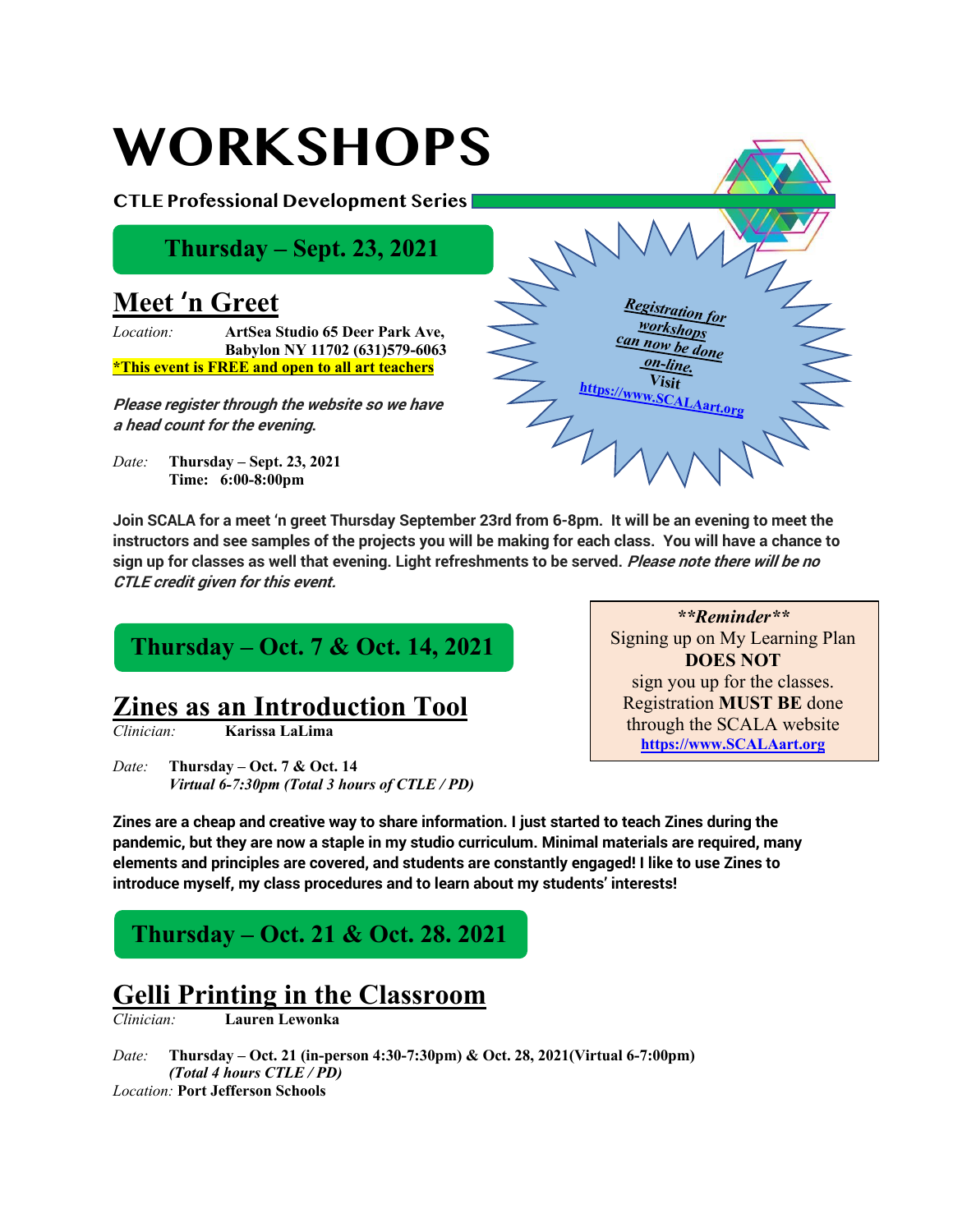**Learn some gelli-printing monotype strategies to use in a classroom setting, and how to save money by making your own gelatin plates at home. Gelatin prints can make great backgrounds for other types of printmaking (i.e., block printing), or can stand alone as beautiful, one-of-a-kind works of art.**



#### **Google Drawing Portraits**

*Clinician:* **Nicole Scoca**

*Date:* **Thursday – December 2, 2021** *Virtual 6-7:30pm*

**Create a self-portrait within google suite program google drawing. Its limited features do not prevent you from creating a portrait with highlights/shadows and all proper facial features! Great for any age group 5th and up. Very watered-down Photoshop features allow this program to be very user friendly.** 

#### **Thursday – December 9, 2021**

#### **Brush-Style Lettering with Markers**

*Clinician:* **Carmela Bode**

*Date:* **Thursday – December 9, 2021** *Virtual 6-7:30pm*

**This workshop will demonstrate how any marker can be used to write the flowing casual lettering style known as brush script. Exemplars of different alphabets and a variety of project possibilities including using this script for sketchbook and journaling will be presented.**

#### **Thursday – Jan. 13 & Jan. 20, 2022**

#### **Wheel Throwing**

*Clinician:* **Karissa LaLima**

*Date:* **Thursday – January 13 & January 20, 2022 (In-person 4:30-7:30pm)** *(Total 6 hours CTLE / PD) Location:* **Middle Country**

**In this class, you will learn the basics of wheel throwing. Week 1 you will learn how to center your clay, pull walls, and shape your vessel. Week 2 we will cover how to carve a foot on a leather hard vessel.**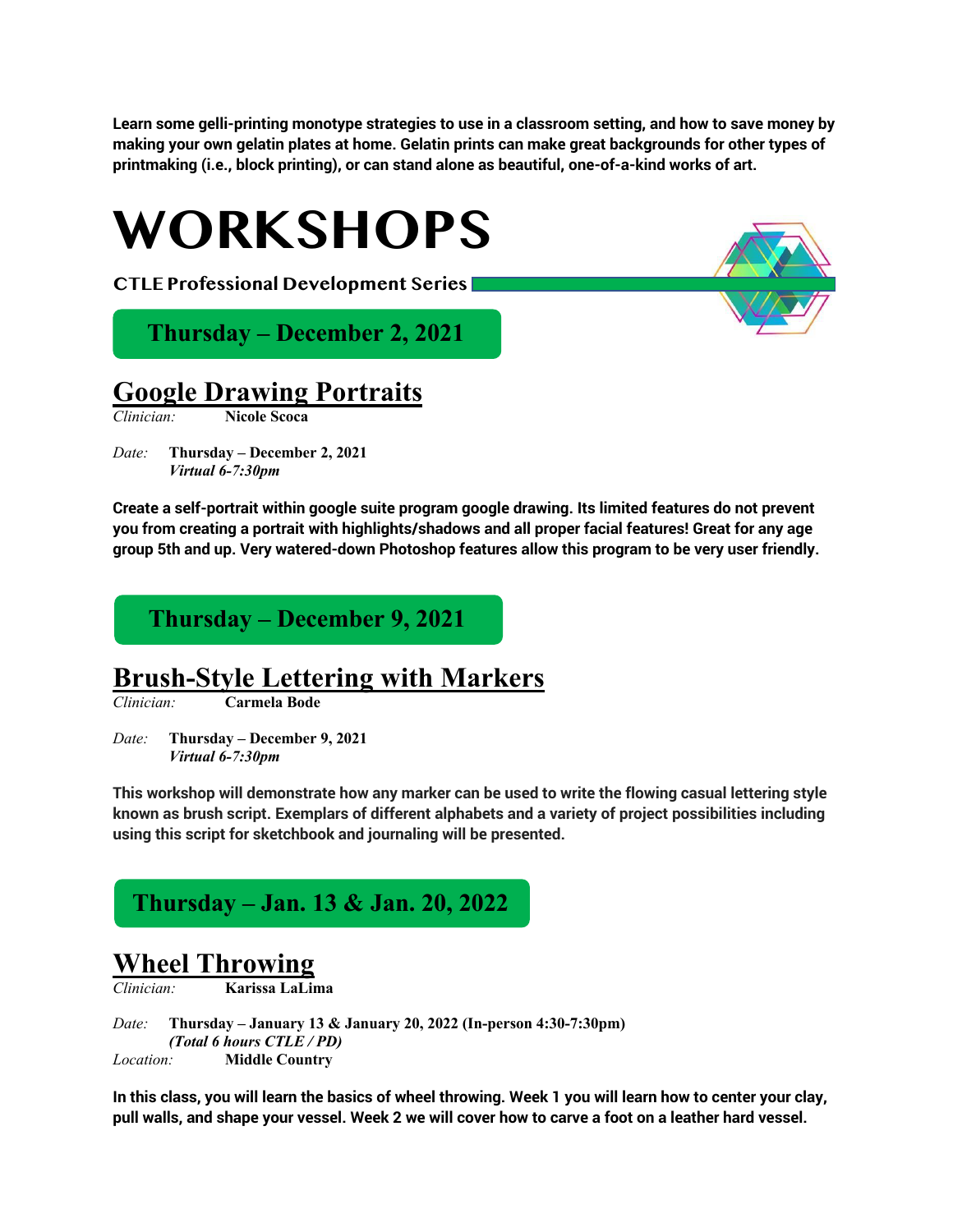**This class also has a bonus project where you will learn how to make my student's all-time favorite project, pinch pot pumpkins. \*This workshop is limited to 10 people – so register early!**



*Clinician:* **Heckscher Museum**

*Date:* **January 27, 2022. (4:30-7:30pm)** *(Total 3 hours CTLE / PD) Location:* **Heckscher Museum**

**Welcome in 2022 with an in-person visit to the Heckscher Museum! Enjoy a self-guided tour of our brand-new exhibitions, Moonstruck and African- American artist Richard Mayhew: Reinvented Landscapes. Engage in Lively discussions and create a beautiful mixed-media work of art inspired the exhibitions.**

#### **Thursday – Feb. 3 & Feb. 10, 2022**

### **Print Plate Making with a Cricut**

*Clinician:* **Kasmira Mohanty**

*Date:* **February 3 (Virtual 6-7:00pm) & February 10, 2022 (In-person 4:30-7:30pm)** *(Total 4 hours CTLE/PD) Location:* **Huntington High School**

**Let me share my recent, evolutionary invention of creating an Intaglio or Relief plate for printmaking using a black and white digital image converted into an SVG, a Cricut and mat board. The resulting plate you can use with or without an etching press. Students will be shown how to create an SVG image and how to upload it onto the online Cricut software to create the plate. Loads of fun, safe and a great time saver.**

#### **Thursday – March 10, 2022**

*Reflections Inside & Out*

*Clinician:* **Jacqueline Korsen**

*Date:* **March 10, 2022 (In-person 4:30-7:30pm)** *(Total 3 hours CTLE / PD) Location:* **Lindenhurst Middle School**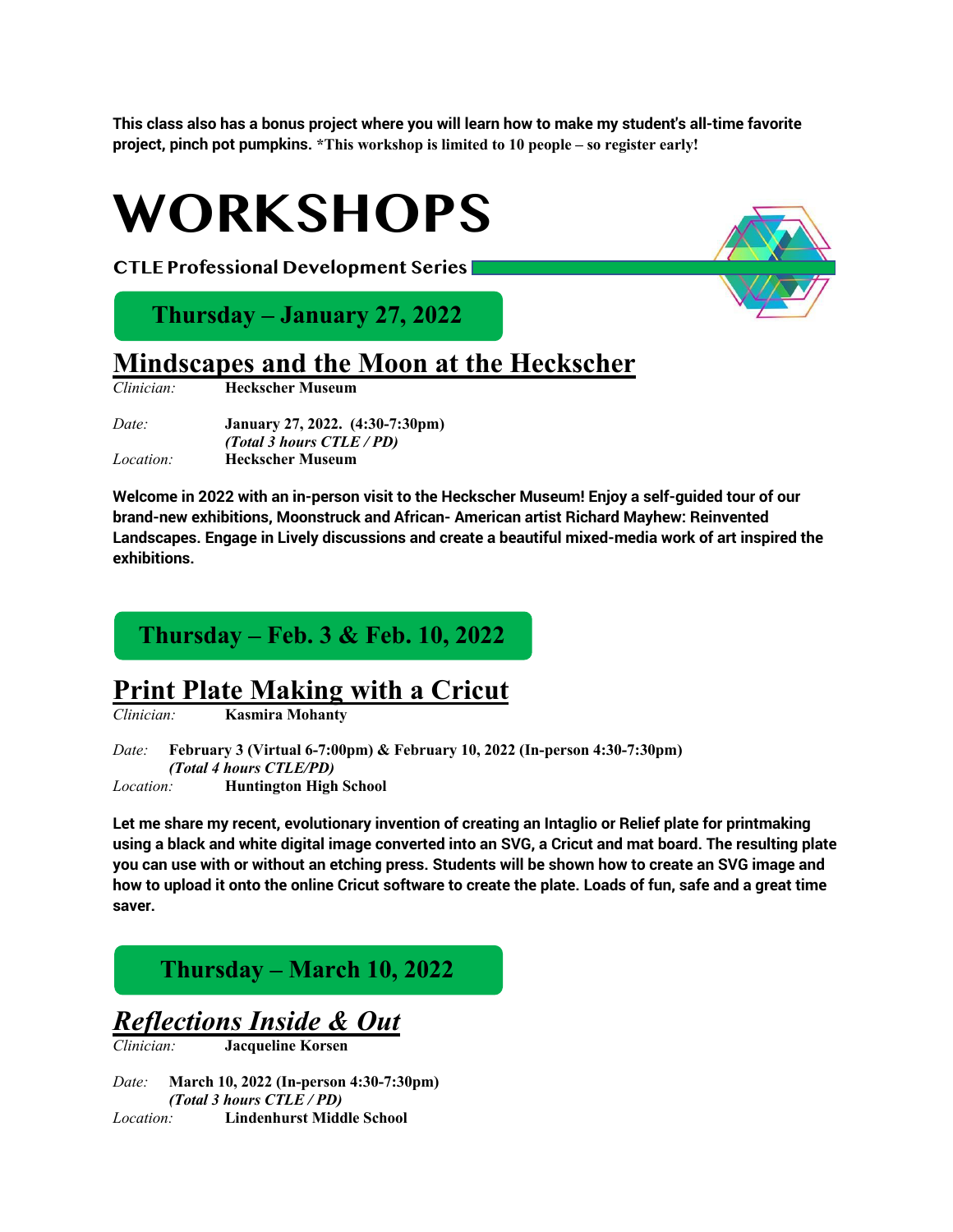**This project can be a new and fun vehicle for you to get to know your students and the opportunity for students to get to know each other. Each student can tailor their project using their favorite art media while incorporating the Elements of Art & Principles of Design. Lettering, collage, and shading are topics that are touched upon. The "sharing" part of the project can be covered using public speaking, writing, images and/or technology such as the Flip Grid program. All that is needed is a lunch size paper bag, some basic art supplies, and your personality.**

# **WORKSHOPS**

**CTLE Professional Development Series** 



### **Thursday – March 24 & March 31, 2022**

# **Origami Bases Hit a Grand Slam!**

*Clinician:* Missy Longo-Lewis, Jacqueline Korsen

*Date:* **March 24 & March 31, 2022 (In-person 4:30-7:30pm)** *(Total 6 hours CTLE / PD) Location:* **Lindenhurst Middle School**

Let's hit a "grand slam" by learning the origami bases that lead to an amazing amount of origami models. Teachers will supply resources for visual, auditory, kinesthetic, and reading learners. Participants will have the opportunity to individualize the basic origami models into their own unique creations using collage and drawing materials. Origami can teach the Elements of Art and the Principles of Design in a fun, fresh way. With origami as part of your "lineup", you will be sure to have ART champions at every level!

# **Future Events for the Spring / Summer of 2022!**

# **Pollock-Kranser House** *\*SPECIAL EVENT\**

### **The Art Barge** *\*SPECIAL EVENT\**

**These events will be OPEN TO ALL MEMBERS!**  *Keep an eye out for more information!*

**Registration is open until the workshop limit is achieved. First come, first served. Once registered, payments are non-refundable. Register at https://www.SCALAart.org**

sign you up for the classes. Registration **MUST BE** done through the SCALA website **https://www.SCALAart.org**

*\*\*Reminder\*\** Signing up on My Learning Plan **DOES NOT** 

*Questions about PD workshops contact Carrie Grillo* timbercrest77@gmail.com PO Box 1406 Selden, NY 11784

**Please watch our website for updates and information on other SCALA events, workshops and shows.**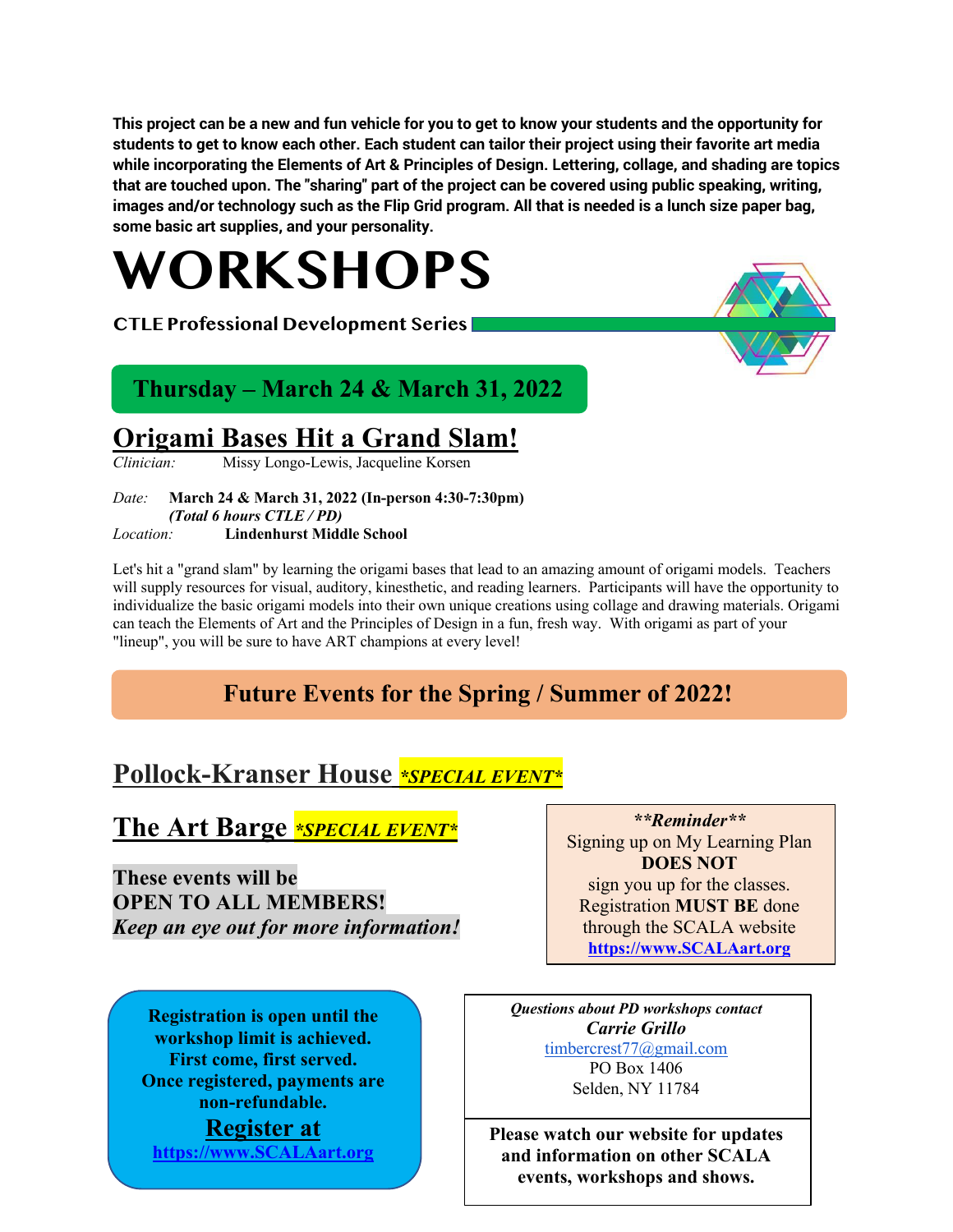# **MEMBERSHIP**

**FEES & RATES**

CTLE – Professional Development



**Consult your District's Arts Director regarding district participation in**  *SCALA – CTLE Professional Development***. If you work in a PARTICIPATING DISTRICT, the workshops are FREE.**

*If your District IS NOT a CTLE Professional Development member, individual teachers' pay per program session.*

**For 3-hour sessions: SCALA members \$25.00 SCALA members retired/unemployed \$10.00 Non-members \$40.00**

**For 6-hour sessions: SCALA members \$50.00 SCALA members retired/unemployed \$20.00 Non-members \$80.00**

*Individual registration fees must be paid at time of registration to secure your spot in the workshops.*

**District cost for CTLE PROFESSIONAL DEVELOPMENT (which will cover fees for your art staff and are payable through ES BOCES Arts-In-Education) 1-9 art teachers \$360.00 10+ art teachers \$540.00**

Register for CTLE – Professional Development (School District PD) at: **https://www.scalaart.org/membership**